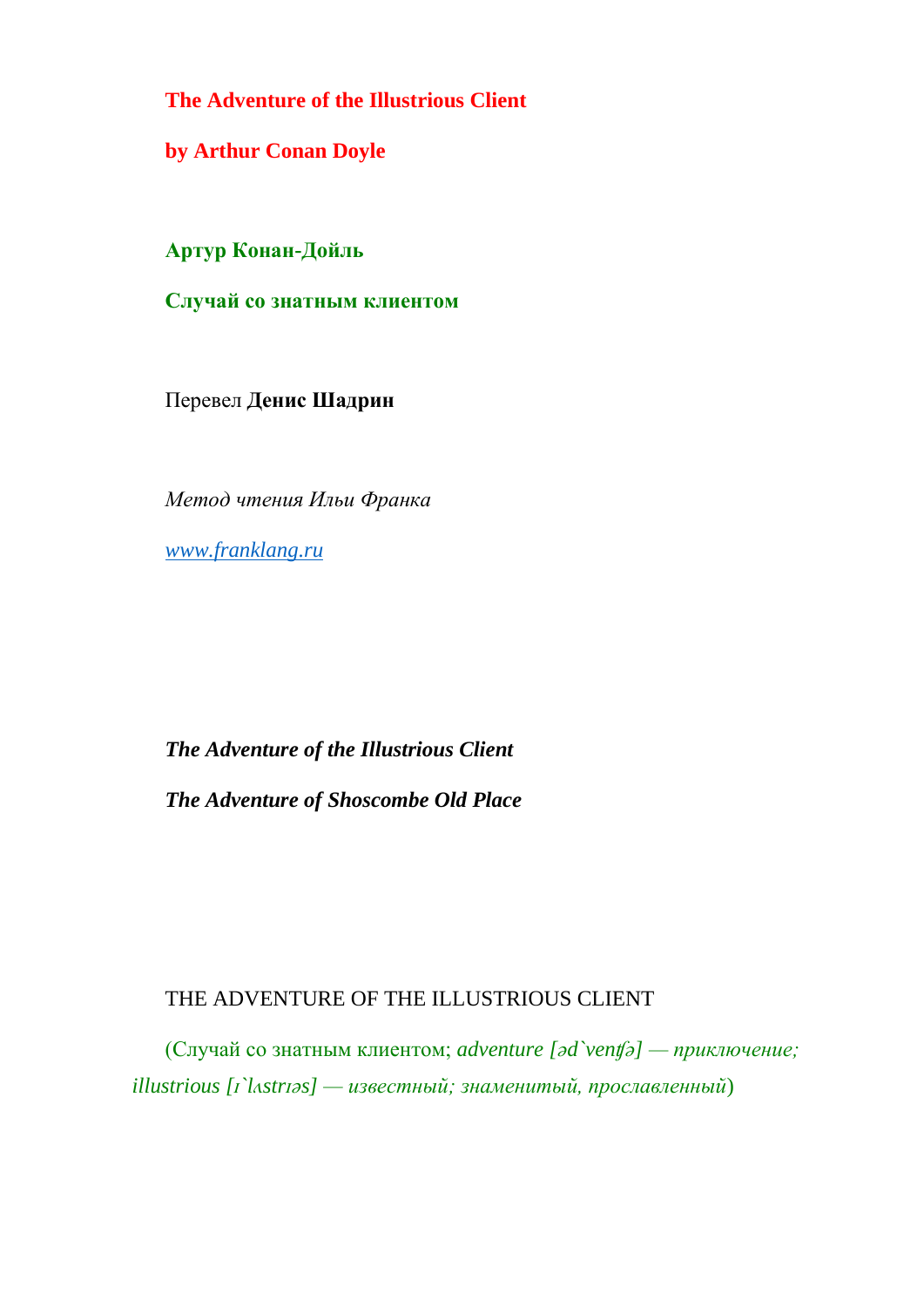"It can't hurt now," (теперь это не может /никому/ повредить) was Mr. Sherlock Holmes's comment (/таков/ был ответ Шерлока Холмса; *comment [`kɒment] — комментарий*) when, for the tenth time in as many years (когда, в десятый раз за столько же лет), I asked his leave to reveal the following narrative (я попросил у него разрешения опубликовать эту историю; *to reveal [rı`vi:l] — открывать; разоблачать; narrative [`nærətıv] — рассказ, повесть*). So it was that (/вот/ так и получилось, что) at last I obtained permission to put on record what was (я, наконец, получил разрешение записать /случай/, который был; *to obtain [əb`teın]; to put — класть, ставить; помещать; record [`rekɔːd] — запись; to put on record — записывать*), in some ways (в каком-то смысле; *way — путь; дорога; отношение, аспект*), the supreme moment of my friend's career (кульминацией карьеры моего друга; *supreme [s(j)u:`pri:m] верховный, высший; moment — момент, миг; career [kə`rıə]*).

"It can't hurt now," was Mr. Sherlock Holmes's comment when, for the tenth time in as many years, I asked his leave to reveal the following narrative. So it was that at last I obtained permission to put on record what was, in some ways, the supreme moment of my friend's career.

Both Holmes and I had a weakness for the Turkish bath (мы с Холмсом питали слабость к турецким баням). It was over a smoke in the pleasant lassitude of the drying-room that (именно за сигарой в приятной расслабленности комнаты отдыха: «комнаты для высыхания»; *it is … that именно …, как раз …; over — над; за; smoke — дым; сигара; lassitude [`læsıtju:d] — усталость; вялость, апатия*) I have found him less reticent and more human than anywhere else (я находил его менее замкнутым, более общительным, чем где-либо еще; *reticent [`retıs(ə)nt] — молчаливый; скрытный; human — человеческий; свойственный человеку*). On the upper floor of the Northumberland Avenue establishment (на верхнем этаже заведения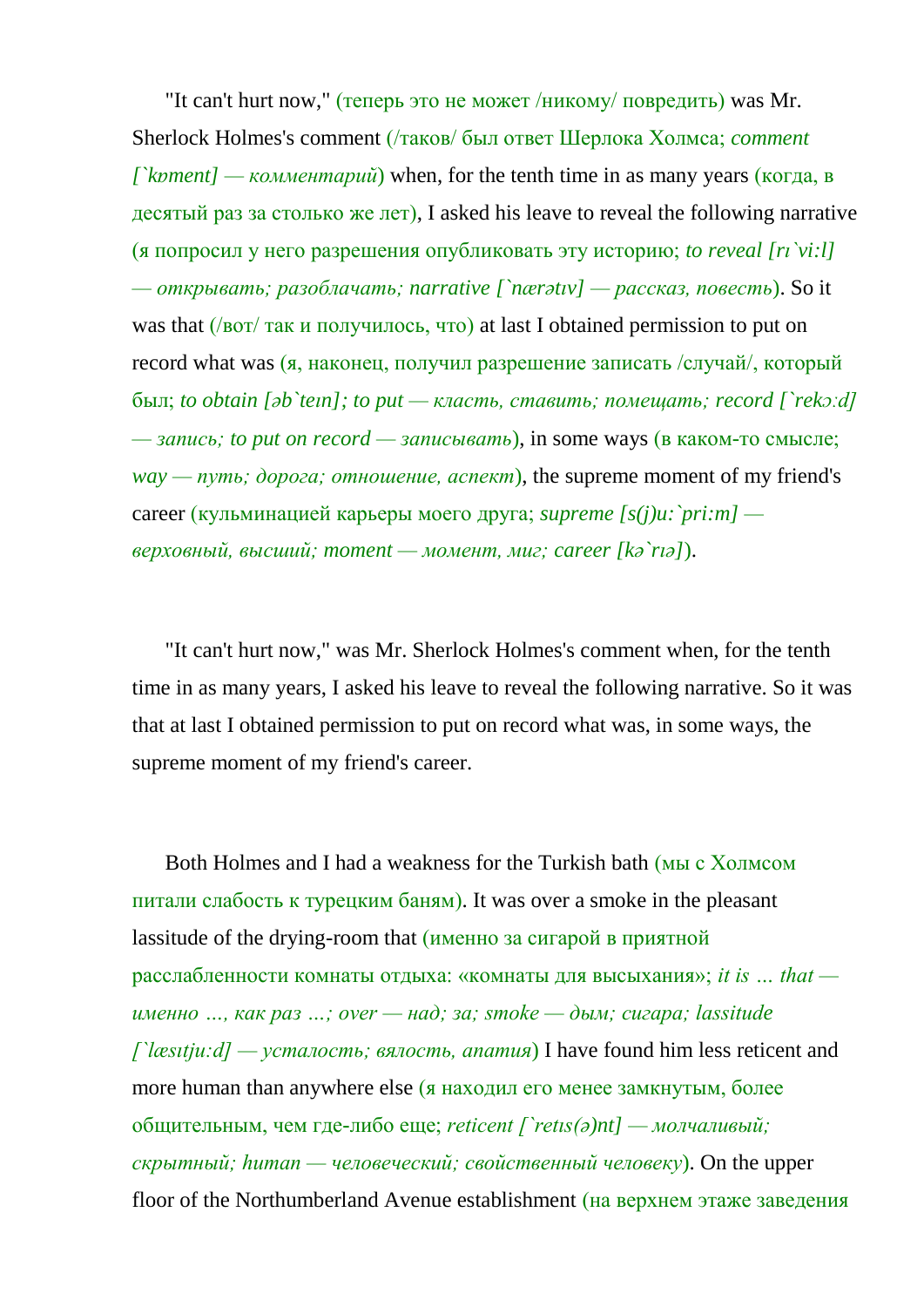на Нортумберленд-авеню; *Northumberland [nɔ:`θʌmbələnd]; establishment [ı`stæblıʃmənt] — учреждение; организация; заведение*) there is an isolated corner where two couches lie side by side (есть отдельный уголок, где стоят две кушетки: «где две кушетки стоят бок о бок»; *to isolate [`aısəleıt] изолировать, отделять, обособлять; to lie — лежать; быть расположенным*), and it was on these that we lay upon September 3, 1902 (и как раз на них мы /и/ лежали третьего сентября 1902 /года/; *to lie upon*), the day when my narrative begins (в день, когда начинается мой рассказ; *narrative [`nærətɪv] — повествование*).

Both Holmes and I had a weakness for the Turkish bath. It was over a smoke in the pleasant lassitude of the drying-room that I have found him less reticent and more human than anywhere else. On the upper floor of the Northumberland Avenue establishment there is an isolated corner where two couches lie side by side, and it was on these that we lay upon September 3, 1902, the day when my narrative begins.

I had asked him whether anything was stirring (я спросил его, есть ли чтонибудь новенькое: «шевелится ли что-нибудь»), and for answer (и вместо ответа; *for — для; вместо, за*) he had shot his long, thin, nervous arm (он высунул свою длинную, тонкую, нервную руку; *to shoot — стрелять, выстреливать; выбрасывать*) out of the sheets which enveloped him (из-под простыней, которые окутывали его = из-под окутывавших его простыней; *to envelop [ın`veləp]*) and had drawn an envelope from the inside pocket of the coat which hung beside him (и вытащил конверт из внутреннего кармана пиджака, висевшего рядом с ним; *to draw — тащить; вытаскивать, вытягивать; envelope [`envələʊp]*).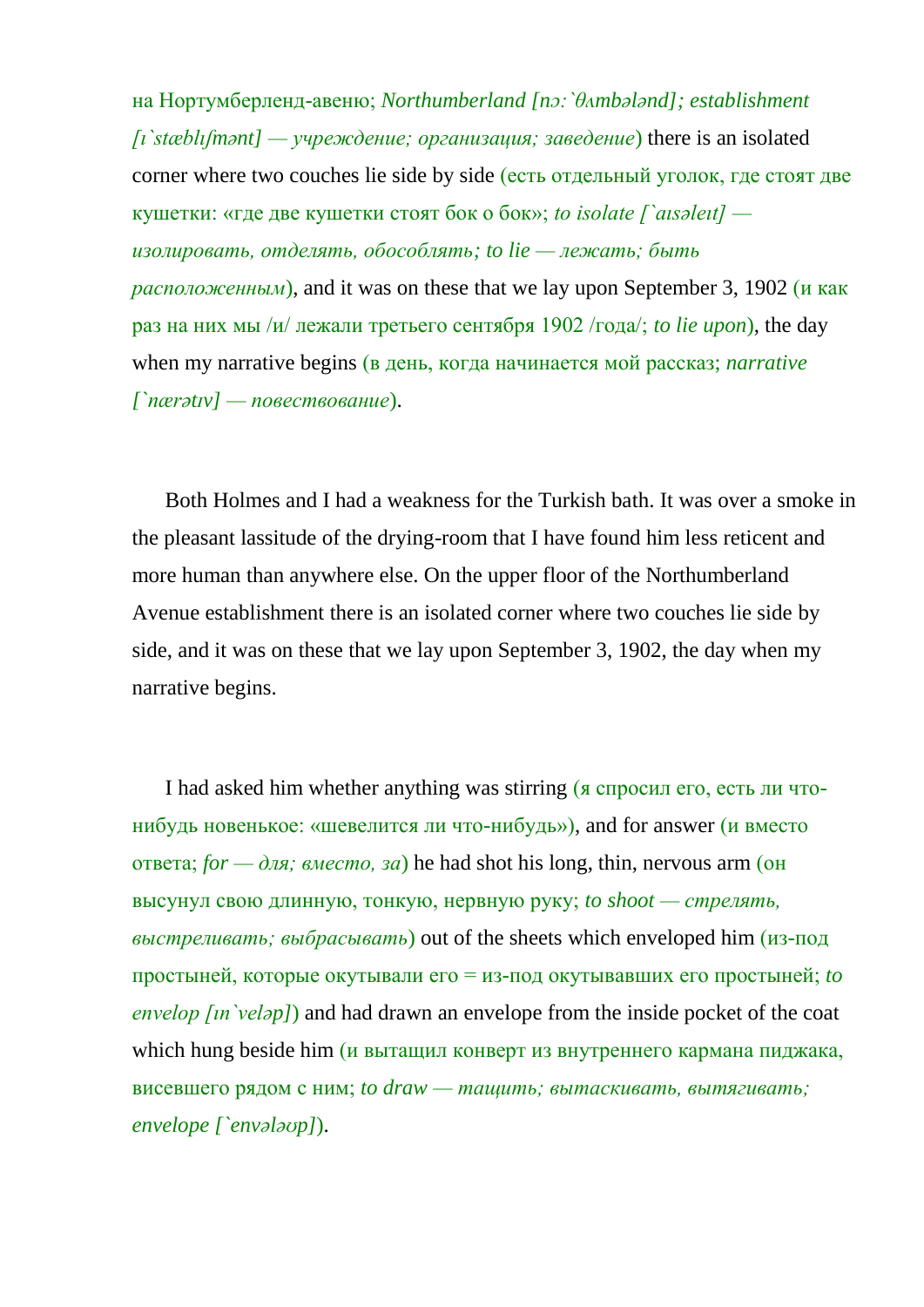I had asked him whether anything was stirring, and for answer he had shot his long, thin, nervous arm out of the sheets which enveloped him and had drawn an envelope from the inside pocket of the coat which hung beside him.

"It may be some fussy, self-important fool (это может быть какой-то суетливый, напыщенный дурак; *self-important — с большим самомнением; важничающий*); it may be a matter of life or death (это может быть вопрос жизни и смерти)," said he as he handed me the note (сказал он, вручая мне письмо; *as — когда; в то время как; note — записка; короткое личное письмо*). "I know no more than this message tells me (я знаю не больше, чем это послание сообщает мне)."

It was from the Carlton Club and dated the evening before (письмо было из Карлтон-клуба */влиятельный политический клуб партии консерваторов/*, и датировано предыдущим вечером). This is what I read (вот что я прочитал = вот ее содержание):

"It may be some fussy, self-important fool; it may be a matter of life or death," said he as he handed me the note. "I know no more than this message tells me."

It was from the Carlton Club and dated the evening before. This is what I read:

Sir James Damery presents his compliments to Mr. Sherlock Holmes (сэр Джеймс Дэмери /рад/ засвидетельствовать свое уважение мистеру Шерлоку Холмсу; *to present [prı`zent] — преподносить, дарить; представлять; compliment [`kɒmplımənt] — комплимент; привет, поклон*) and will call upon him at 4:30 to-morrow (и нанесет ему визит завтра в 4:30; *to call upon — зайти в гости, нанести визит*). Sir James begs to say (/с вашего позволения/ сэр Джеймс сообщает; *to beg — просить /в т.ч. разрешения/*) that the matter upon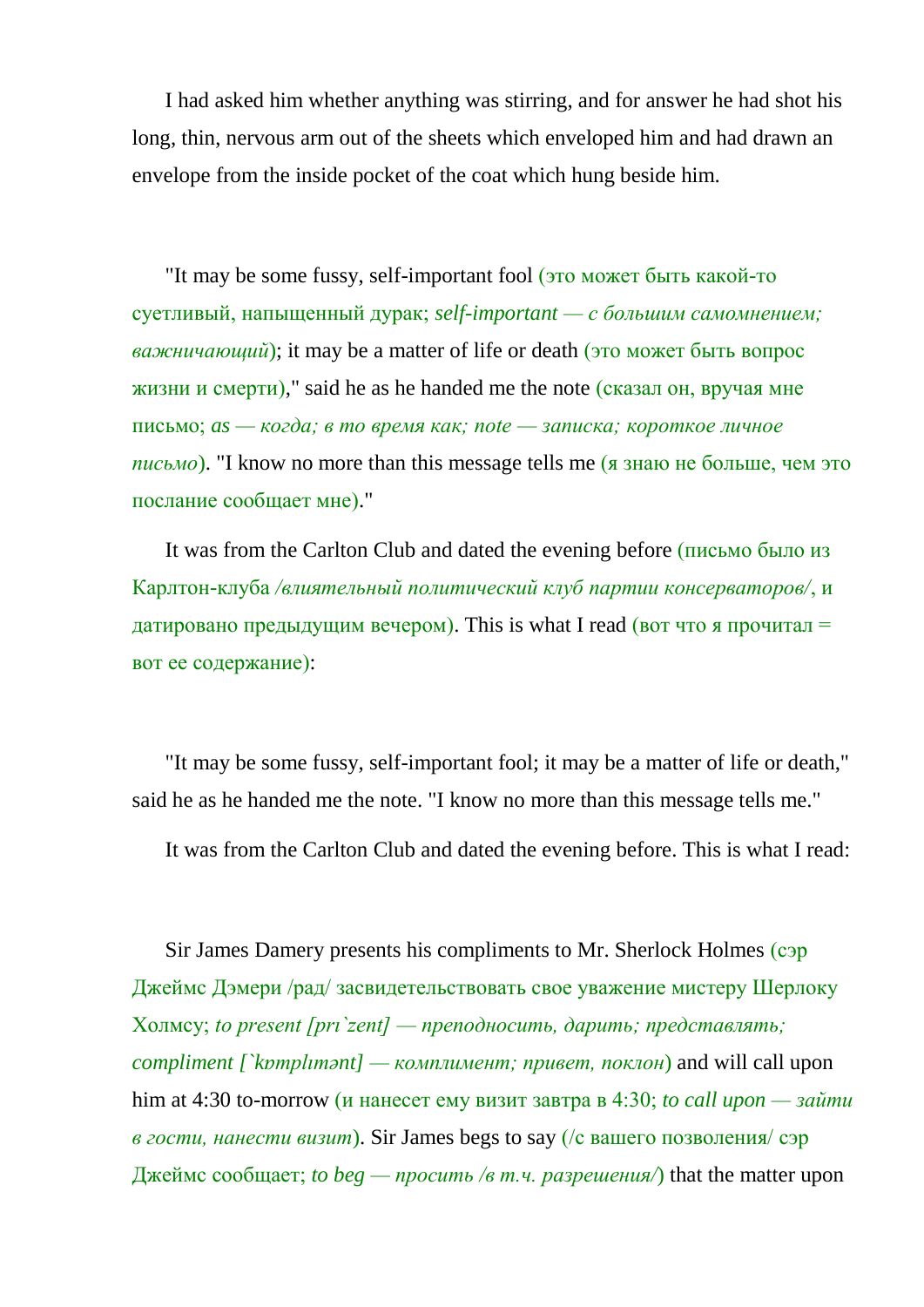which he desires to consult Mr. Holmes is very delicate and also very important (что дело, о котором он желает посоветоваться с мистером Холмсом, очень щекотливое, а также очень важное; *delicate [`delıkət] — утонченный, изысканный; щекотливый, затруднительный*). He trusts, therefore (он надеется, поэтому; *to trust — доверять, верить*), that Mr. Holmes will make every effort to grant this interview (что мистер Холмс согласится встретиться с ним: «что мистер Холмс приложит все усилия, чтобы предоставить встречу»; *effort [`efət]; to grant — даровать; разрешать, давать согласие*), and that he will confirm it over the telephone to the Carlton Club (и что он подтвердит это по телефону = *позвонив* в Карлтон-клуб; *to confirm [kən`fɜːm]*).

Sir James Damery presents his compliments to Mr. Sherlock Holmes and will call upon him at 4:30 to-morrow. Sir James begs to say that the matter upon which he desires to consult Mr. Holmes is very delicate and also very important. He trusts, therefore, that Mr. Holmes will make every effort to grant this interview, and that he will confirm it over the telephone to the Carlton Club.

"I need not say that I have confirmed it, Watson (мне не нужно = *нет нужды*  $\mu$ /и/ говорить, что я подтвердил это, Ватсон)," said Holmes as I returned the paper (сказал Холмс, когда я вернул /ему/ письмо; *paper — бумага; документ*). "Do you know anything of this man Damery (вы знаете что-нибудь об этом Дэмери)?"

"Only that this name is a household word in society (только /то/, что это имя широко известно в свете; *household word — широко известное имя; household — домашний, семейный; бытовой; society [sə`saɪətɪ] — общество /в целом/; свет, светское общество*)."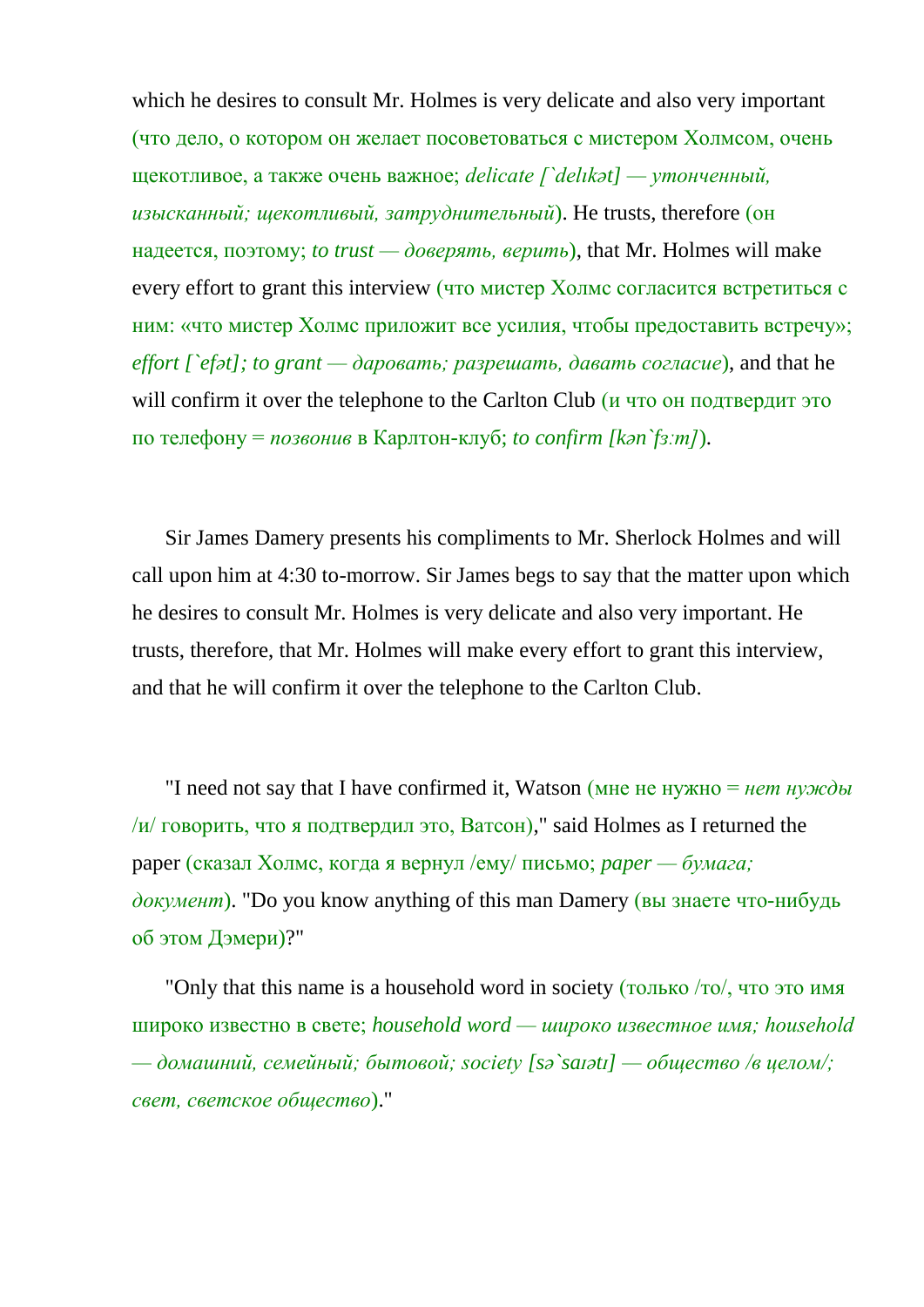"I need not say that I have confirmed it, Watson," said Holmes as I returned the paper. "Do you know anything of this man Damery?"

"Only that this name is a household word in society."

"Well, I can tell you a little more than that (ну, я могу рассказать вам немного больше). He has rather a reputation for arranging delicate matters (у него довольно /хорошая/ репутация по улаживанию щекотливых дел; *rather [`rɑ:ðə] — лучше, предпочтительнее; до некоторой степени, довольно; reputation [ˏrepjʊ`teıʃ(ə)n] ; to arrange [ə`reınʤ] — приводить в порядок; уладить, урегулировать*) which are to be kept out of the papers (которые следует держать вне газет = к которым не стоит привлекать внимание прессы; *to keep — держать; удерживать; paper — бумага; газета, журнал*). You may remember his negotiations with Sir George Lewis over the Hammerford Will case (вы можете помнить его переговоры с сэром Джорджем Льюисом по делу о завещании Хэммерфорда; *negotiation [nıˏgəʊʃı`eıʃ(ə)n]; will желание, воля; завещание, последняя воля; case — случай; обстоятельство; судебное дело*). He is a man of the world with a natural turn for diplomacy (он опытный человек с врожденным даром к дипломатии; *man of the world человек, умудренный опытом, бывалый: «человек света = светский человек»; natural — естественный, природный; врожденный, присущий; turn поворот; способность, дар, жилка: diplomacy [dı`pləʊməsı]*). I am bound, therefore, to hope that it is not a false scent (поэтому, я надеюсь, что это не ложный след: «я готов, поэтому, надеяться…»; *scent [sent] — запах; след*) and that he has some real need for our assistance (и что он действительно нуждается в нашей помощи; *assistance [ə`sɪst(ə)ns] — помощь, поддержка*)."

"Well, I can tell you a little more than that. He has rather a reputation for arranging delicate matters which are to be kept out of the papers. You may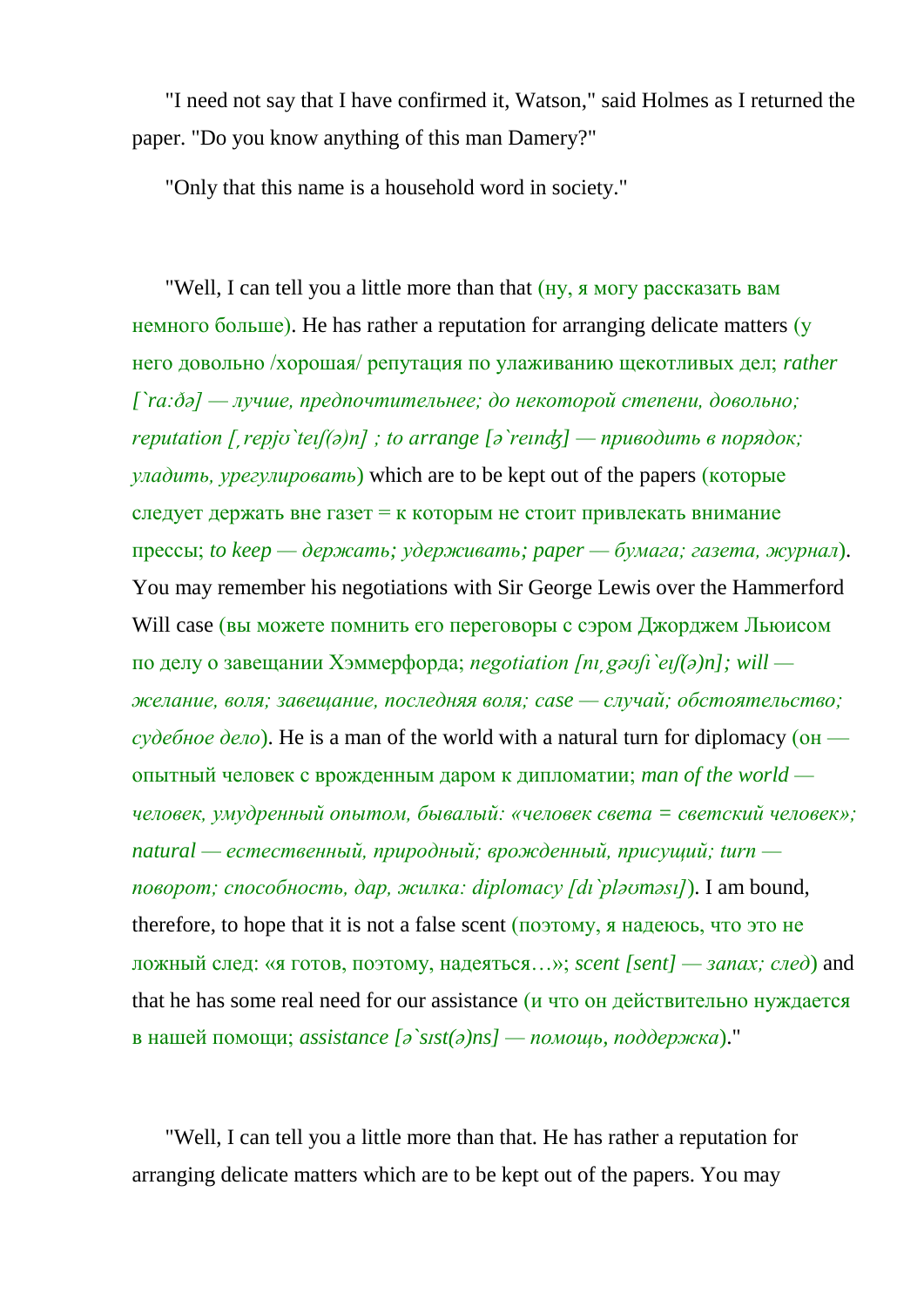remember his negotiations with Sir George Lewis over the Hammerford Will case. He is a man of the world with a natural turn for diplomacy. I am bound, therefore, to hope that it is not a false scent and that he has some real need for our assistance."

"Our (нашей)?"

"Well, if you will be so good, Watson (ну, если вы будете так добры, Ватсон)."

"I shall be honoured (почту за честь; *honour [`ɒnə] — честь, честность; to honour — почитать, чтить; удостаивать чести*)."

"Then you have the hour—4:30 (тогда у вас есть = *вы знаете* назначенный час — 4:30). Until then we can put the matter out of our heads (до того мы можем выбросить это дело из головы; *to put — класть, ставить; убирать*)."

"Our?"

"Well, if you will be so good, Watson."

"I shall be honoured."

"Then you have the hour—4:30. Until then we can put the matter out of our heads."

I was living in my own rooms in Queen Anne Street at the time (в то время я жил на собственной квартире на улице Королевы Анны; *room — комната; /мн.ч./ квартира; жилье*), but I was round at Baker Street before the time named (но я был на Бейкер-стрит к назначенному времени; *to be /a/round — быть поблизости; заходить, приходить; to name — называть, давать имя; указывать, назначать*). Sharp to the half-hour (ровно к половине /пятого/),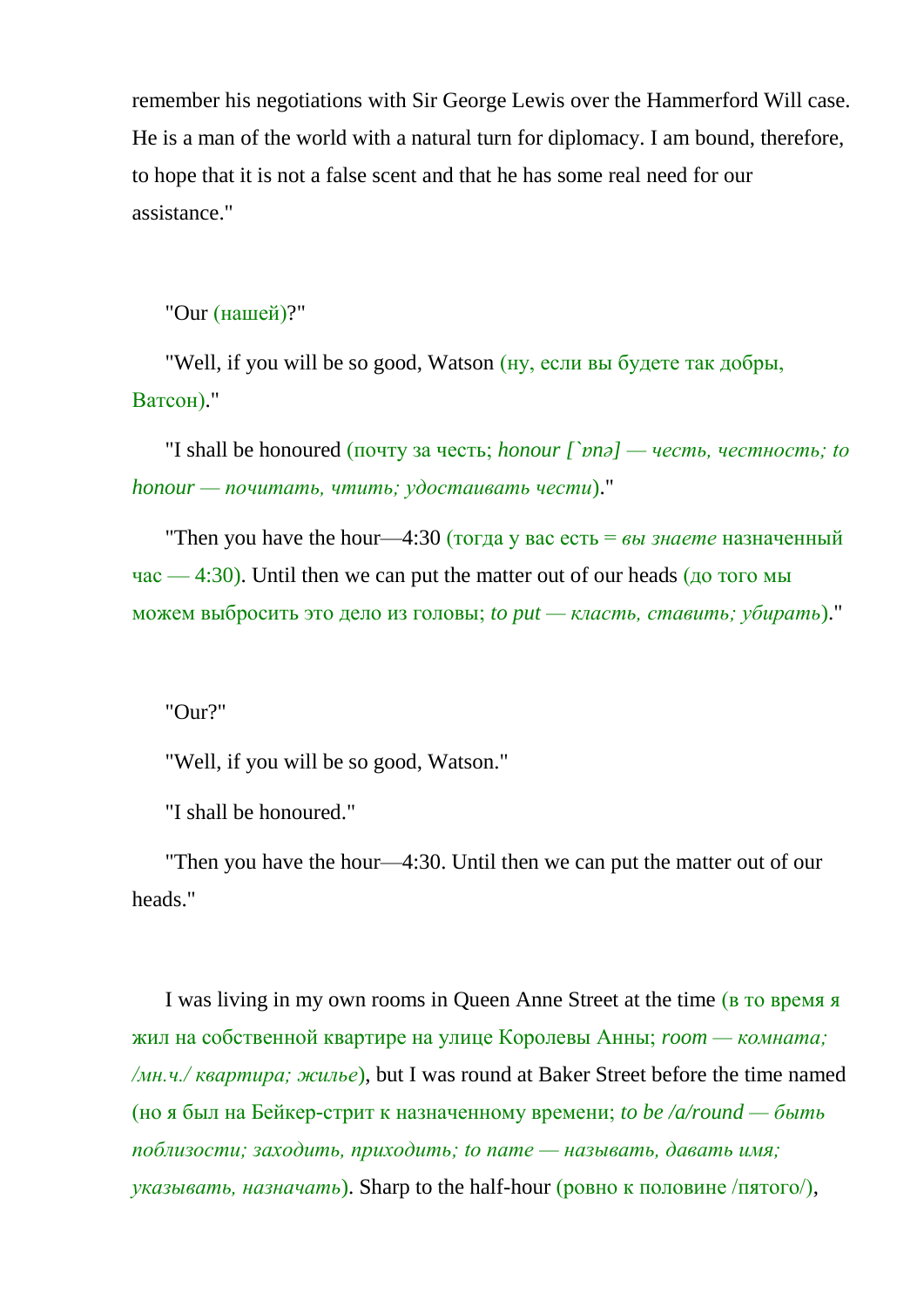Colonel Sir James Damery was announced (полковник Джеймс Дэмери был на месте: «был объявлен» /т.е. миссис Хадсон объявила о его появлении/; *colonel [`kɜ:n(ə)l]; to announce [ə`nauns] — объявлять, анонсировать*). It is hardly necessary to describe him (вряд ли есть необходимость описывать его; *hardly — едва, лишь; едва ли, вряд ли; necessary [`nesıs(ə)rı] — необходимо*), for many will remember that large, bluff, honest personality (поскольку многие /и так/ вспомнят этого крупного, грубовато-добродушного, честного человека;*; personality [ˌpɜːs(ə)'nælətɪ] — личность, индивидуальность; персона, особа*), that broad, cleanshaven face (это широкое, чисто выбритое лицо; *to shave брить, бриться*), and, above all, that pleasant, mellow voice (и, прежде всего, этот приятный, густой голос; *above [ə'bʌv] — над; скорее, прежде; mellow спелый и мягкий, сладкий и сочный /о фруктах/; сочный, густой /о голосе, красках и т. п./*).

I was living in my own rooms in Queen Anne Street at the time, but I was round at Baker Street before the time named. Sharp to the half-hour, Colonel Sir James Damery was announced. It is hardly necessary to describe him, for many will remember that large, bluff, honest personality, that broad, cleanshaven face, and, above all, that pleasant, mellow voice.

Frankness shone from his gray Irish eyes (его серые ирландские глаза излучали прямодушие: «искренность сияла из его серых ирландских глаз»; *to shine*), and good humour played round his mobile, smiling lips (и добродушие читалось на его подвижных, улыбающихся губах: «играло = *мелькало* вокруг его... губ»; *humour [`hjuːmə] — юмор; темперамент, нрав*). His lucent top-hat (его блестящий цилиндр; *lucent [`lu:s(ə)nt]*), his dark frock-coat (его темный сюртук), indeed, every detail (в самом деле, каждая деталь /его туалета/; *detail [`di:teil]*), from the pearl pin in the black satin cravat to the lavender spats over the varnished shoes (от жемчужной булавки в черном атласном галстуке до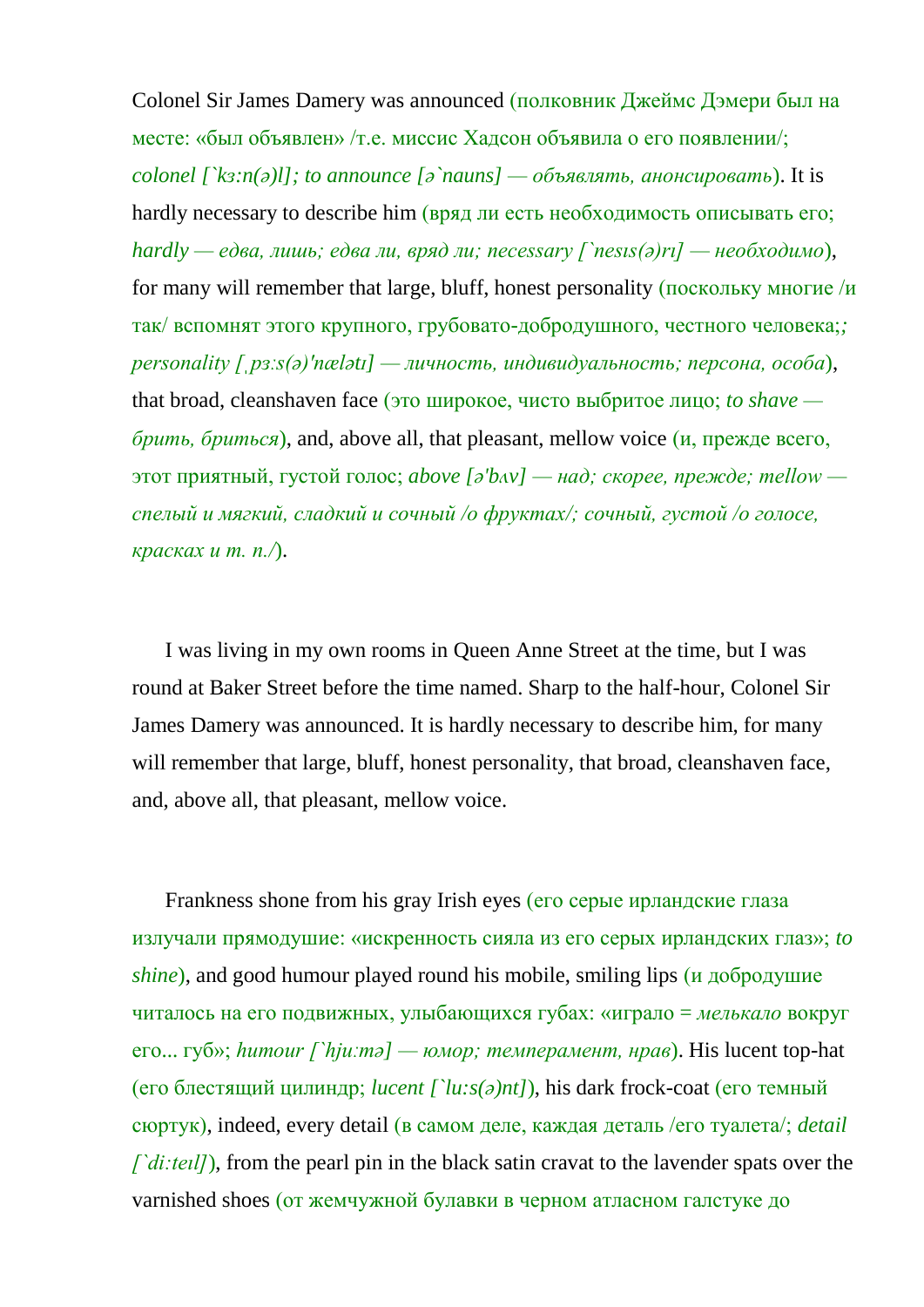сиреневых гамаш на лакированных туфлях; *cravat [krə`væt] — широкий галстук; шейный платок; lavender [`lævındə] — лавандовый; цвета лаванды; сиреневый*), spoke of the meticulous care in dress for which he was famous (говорила о /той/ педантичной тщательности в одежде, которой он был известен; *meticulous [mı`tıkjʊləs]; care — забота; внимательность, тщательность*). The big, masterful aristocrat dominated the little room (этот большой, уверенный в себе аристократ, /казалось/, заполнил собой /всю/ маленькую комнату; *masterful — властный, деспотический; уверенный; to dominate [`dɒmıneıt] — господствовать, властвовать; занимать, всецело поглощать*).

Frankness shone from his gray Irish eyes, and good humour played round his mobile, smiling lips. His lucent top-hat, his dark frock-coat, indeed, every detail, from the pearl pin in the black satin cravat to the lavender spats over the varnished shoes, spoke of the meticulous care in dress for which he was famous. The big, masterful aristocrat dominated the little room.

"Of course, I was prepared to find Dr. Watson (конечно, я был готов найти /здесь/ доктора Ватсона)," he remarked with a courteous bow (заметил он с учтивым поклоном; *courteous [`kɜ:tıəs]; bow [baʊ]*). "His collaboration may be very necessary (его помощь может быть поистине необходима; *collaboration — сотрудничество*), for we are dealing on this occasion, Mr. Holmes (потому что мы сейчас имеем дело, мистер Холмс; *on this occasion [ə`keɪʒ(ə)n] — в этом случае*), with a man to whom violence is familiar (с человеком, который привычен к насилию: «которому насилие привычно»; *violence [`vaɪəl(ə)ns]; familiar [fə`mılıə] — хорошо знакомый; обычный, привычный*) and who will, literally, stick at nothing (и который не остановится буквально ни перед чем; *literal [`lıt(ə)rəl] — буквальный; to stick — наклеивать/ся/, приклеивать/ся/; останавливаться, застревать*). I should say that there is no more dangerous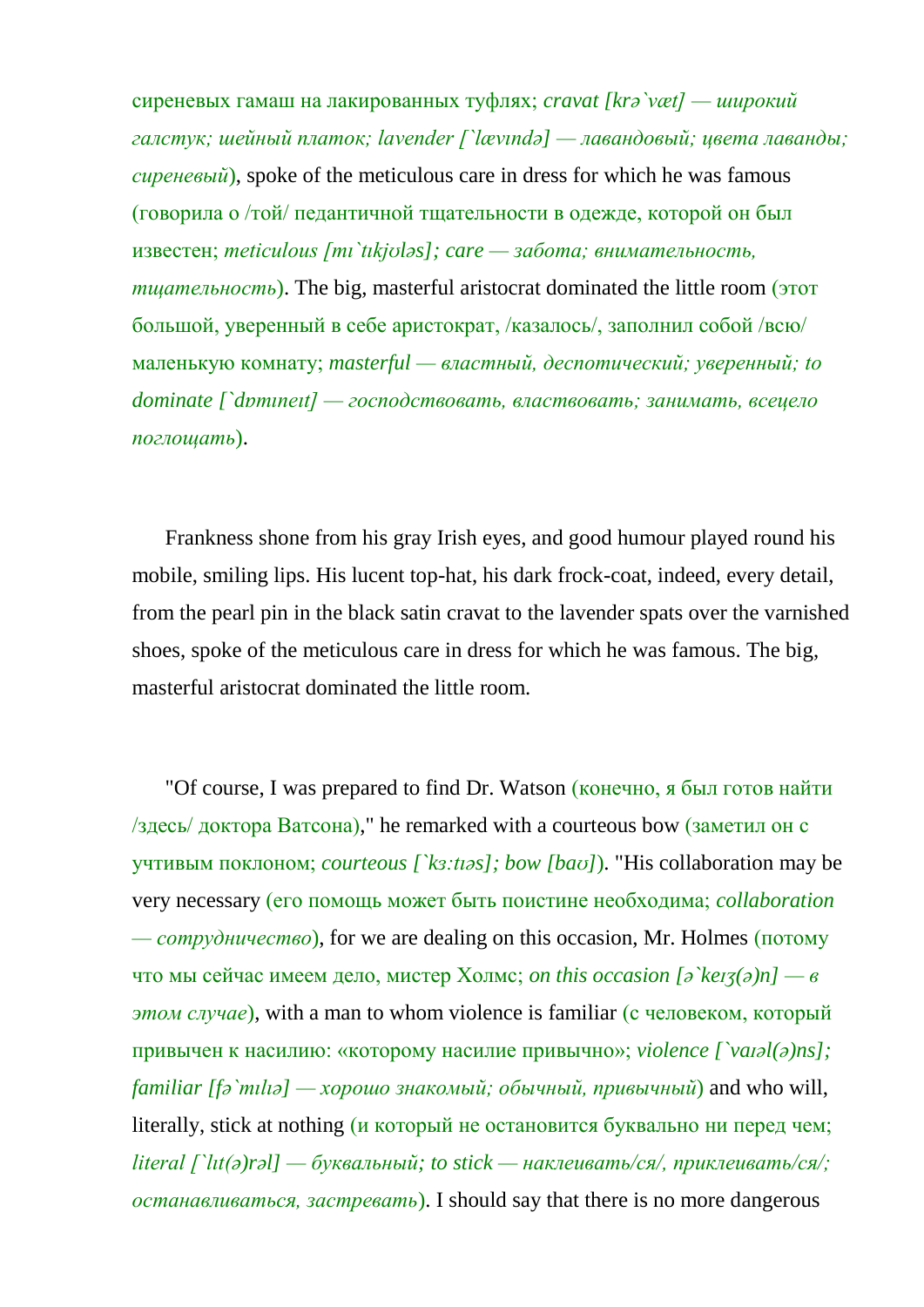man in Europe (я бы сказал, что во /всей/ Европе нет более опасного человека)."

"Of course, I was prepared to find Dr. Watson," he remarked with a courteous bow. "His collaboration may be very necessary, for we are dealing on this occasion, Mr. Holmes, with a man to whom violence is familiar and who will, literally, stick at nothing. I should say that there is no more dangerous man in Europe."

"I have had several opponents to whom that flattering term has been applied (у меня было несколько противников, к которым применяли это лестное выражение; *opponent [ə`pəʊnənt]; to flatter — льстить; term — термин; выражение, слово*)," said Holmes with a smile (с улыбкой сказал Холмс). "Don't you smoke (вы не курите)? Then you will excuse me if I light my pipe (тогда, извините меня, если я закурю; *to light — зажигать; pipe — труба; курительная трубка*). If your man is more dangerous than the late Professor Moriarty (если ваш человек опаснее, чем покойный профессор Мориарти; *late — опоздавший, запоздавший; /ныне/ покойный; professor [prə`fesə]*), or than the living Colonel Sebastian Moran (или чем здравствующий полковник Себастьян Моран; *living — живой, живущий*), then he is indeed worth meeting (тогда его действительно стоит встретить; *worth [wɜ:θ]*). May I ask his name (могу /ли/ я узнать его имя; *to ask — спрашивать*)?"

"I have had several opponents to whom that flattering term has been applied," said Holmes with a smile. "Don't you smoke? Then you will excuse me if I light my pipe. If your man is more dangerous than the late Professor Moriarty, or than the living Colonel Sebastian Moran, then he is indeed worth meeting. May I ask his name?"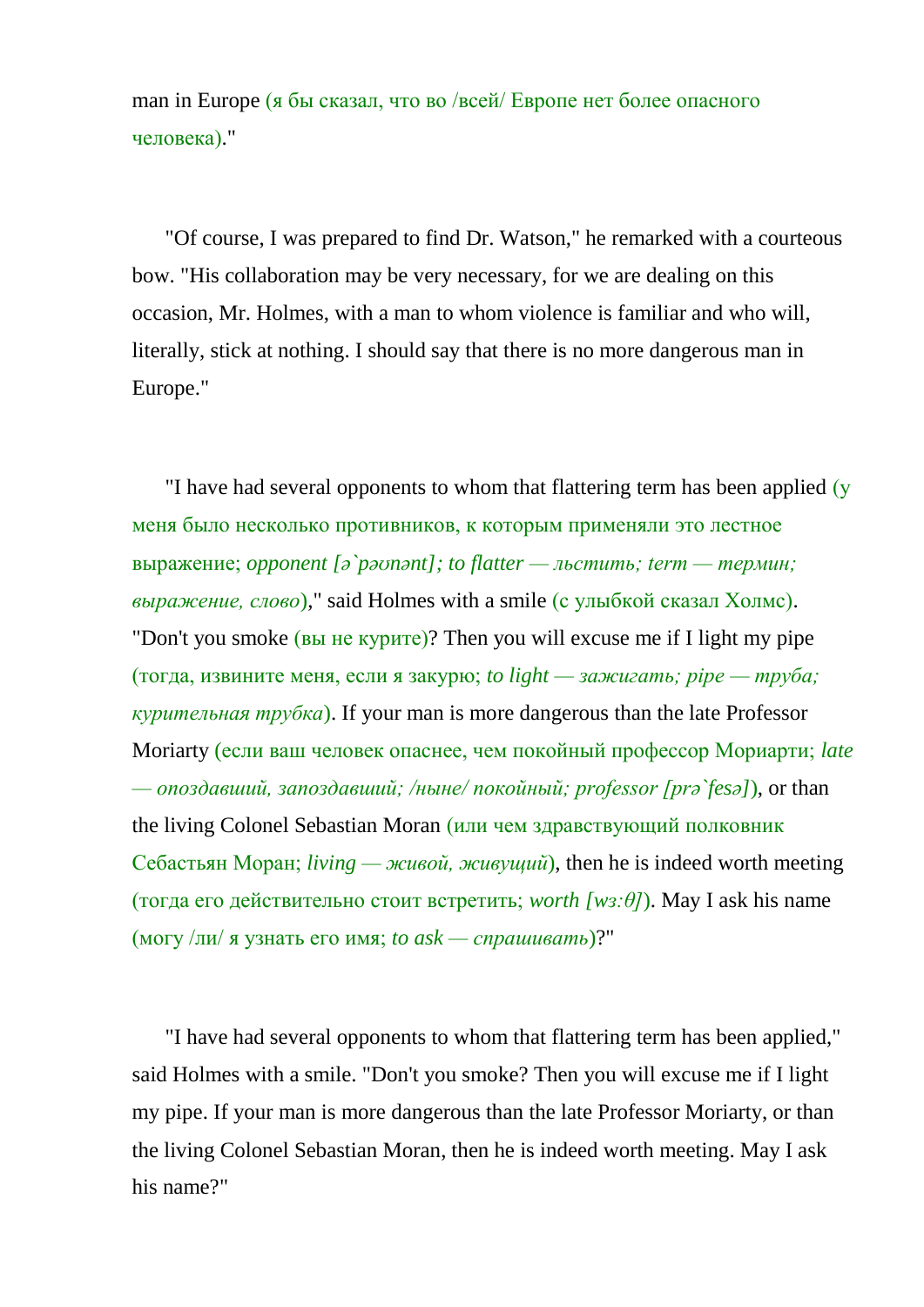"Have you ever heard of Baron Gruner (вы когда-нибудь слышали о бароне Грюнере; *baron [`bærən]*)?"

"You mean the Austrian murderer (вы имеете в виду /того/ австрийского убийцу; *Austrian [`ɒstrıən]*)?"

Colonel Damery threw up his kid-gloved hands with a laugh (полковник Дэмери со смешком всплеснул руками в лайковых перчатках; *to throw up подбрасывать; вскидывать; kid — козленок; лайка /мягкая тонкая кожа, которую выделывают из шкур ягнят и козлят/; glove [glʌv]*). "There is no getting past you, Mr. Holmes (вас не застанешь врасплох, мистер Холмс: «нет /возможности/ обойти вас, мистер Холмс»)! Wonderful (замечательно)! So you have already sized him up as a murderer (так вы уже составили о нем мнение как об убийце; *to size up — оценивать; составлять мнение; size — размер*)?"

"Have you ever heard of Baron Gruner?"

"You mean the Austrian murderer?"

Colonel Damery threw up his kid-gloved hands with a laugh. "There is no getting past you, Mr. Holmes! Wonderful! So you have already sized him up as a murderer?"

"It is my business to follow the details of Continental crime (я постоянно отслеживаю подробности континентальной преступности = слежу за европейской уголовной хроникой; *business — постоянное занятие, специальность; to follow — следовать; следить; continental [ˏkɒntı`nentl] континентальный; относящийся к европейскому материку, неанглийский; crime — преступление; преступность*). Who could possibly have read what happened at Prague and have any doubts as to the man's guilt (кто мог бы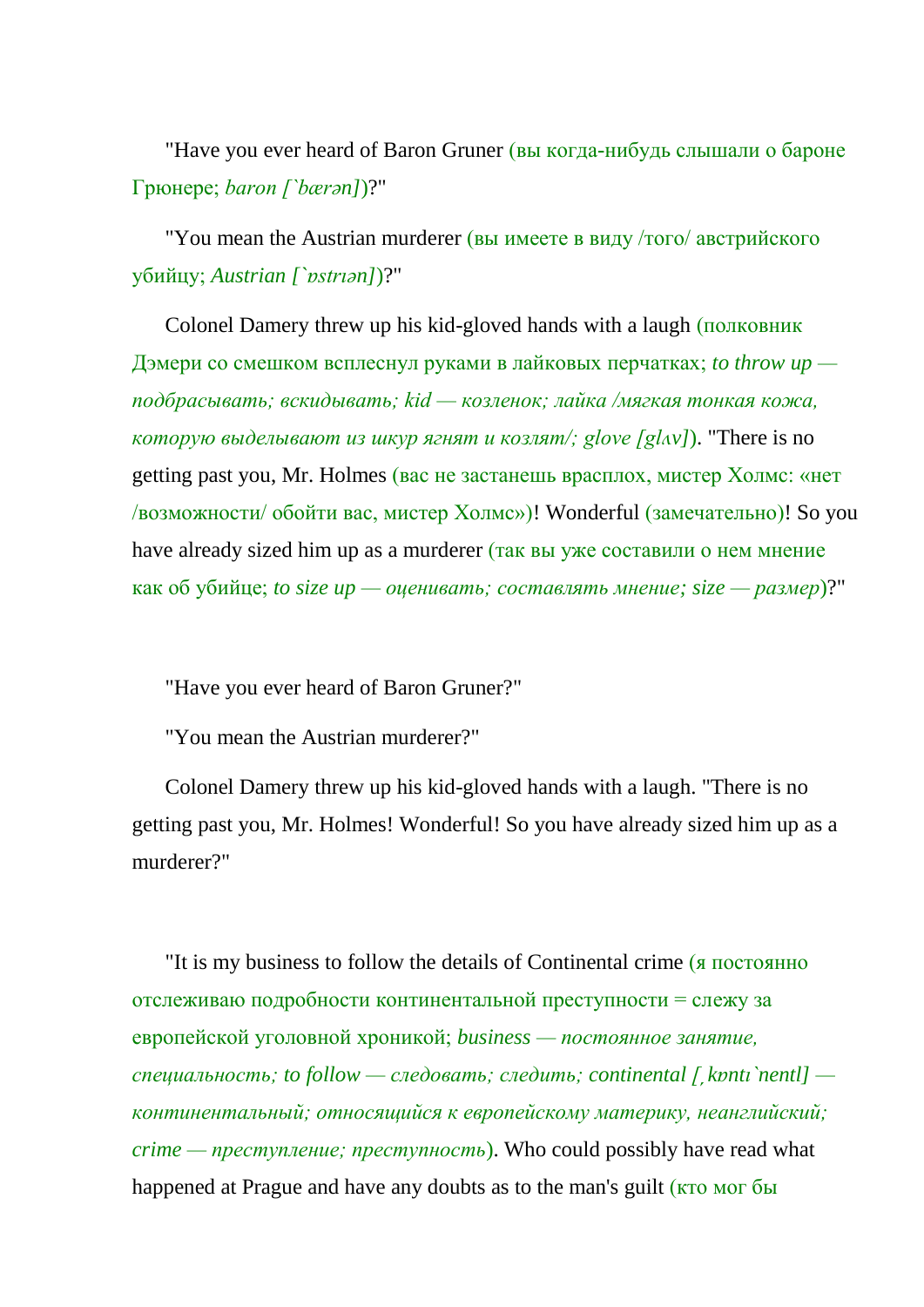прочесть /о том/, что случилось в Праге и иметь /хоть/ какие-то сомнения в виновности этого человека; *possibly — возможно; /усил./ как это только возможно; Prague [prɑ:g]; as to — касательно; guilt [gılt]*)! It was a purely technical legal point and the suspicious death of a witness that saved him (только юридическая формальность и подозрительная смерть свидетеля спасли его: «только чисто формальный юридический вопрос…»; *it is … that — именно …; только …; technical [`teknɪk(ə)l] — технический; формальный; point точка; вопрос, дело; suspicious [sə`spɪʃəs] — подозрительный; to suspect [sə`spekt] — подозревать*)! I am as sure that he killed his wife (я так же уверен, что он убил свою жену) when the socalled 'accident' happened in the Splugen Pass (когда на перевале Шплюген произошел так называемый «несчастный случай»; *so-called [ˏsəʊ`kɔld]; accident [`æksɪd(ə)nt] — несчастный случай; pass — проход; ущелье, перевал*) as if I had seen him do it (как если бы я видел, /как/ он это сделал).

"It is my business to follow the details of Continental crime. Who could possibly have read what happened at Prague and have any doubts as to the man's guilt! It was a purely technical legal point and the suspicious death of a witness that saved him! I am as sure that he killed his wife when the socalled 'accident' happened in the Splugen Pass as if I had seen him do it.

I knew, also, that he had come to England (я также знал, что он приехал в Англию) and had a presentiment that sooner or later he would find me some work to do (и у меня было предчувствие, что рано или поздно он обеспечит мне работу: «найдет мне какую-нибудь работу»; *presentiment [prı`zentımənt]* ). Well, what has Baron Gruner been up to (ну, что же затеял барон Грюнер; *to be up to — затеять /что-л. недоброе/*)? I presume it is not this old tragedy which has come up again (я полагаю, это не та старая трагедия всплыла снова = я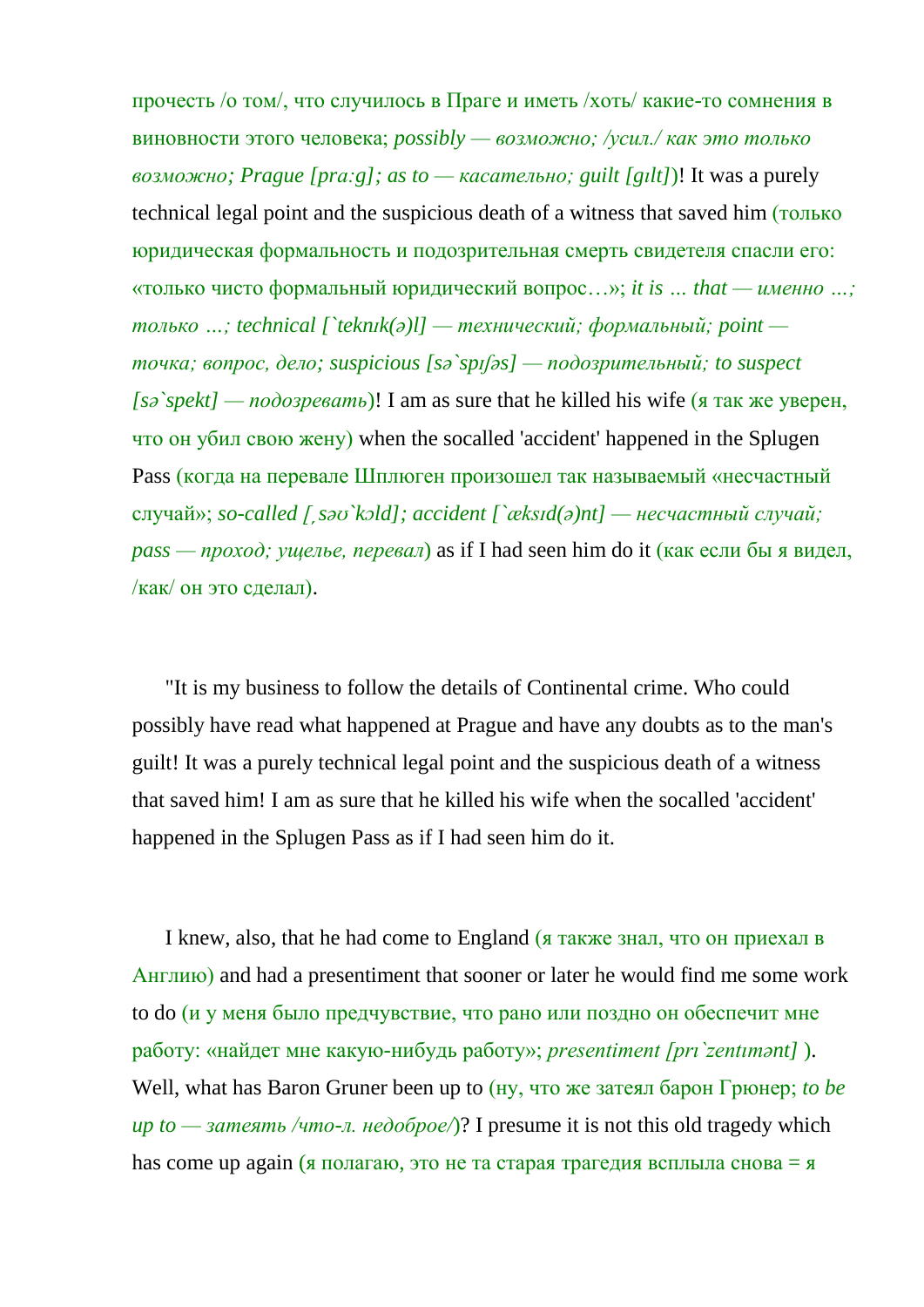полагаю, дело не в том, что та трагедия снова всплыла на свет; *tragedy [`træʤədɪ]; to come up — подходить; /перен./ выплывать, всплывать*)?"

I knew, also, that he had come to England and had a presentiment that sooner or later he would find me some work to do. Well, what has Baron Gruner been up to? I presume it is not this old tragedy which has come up again?"

"No, it is more serious than that (нет, это /дело/ еще серьезнее; *serious [`sɪərɪəs]*). To revenge crime is important (отомстить за преступление — это важно; *to revenge [rɪ`venʤ]*), but to prevent it is more so (но предотвратить его — тем более; *prevent [pri`vent]*). It is a terrible thing, Mr. Holmes, to see a dreadful event (это ужасная вещь = *ужасно*, мистер Холмс, видеть /как/ страшное событие; *dread [dred] — страх; ужас*), an atrocious situation (отвратительная сцена; *atrocious [ə`trəʊʃəs] — жестокий, зверский; отвратительный; situation — ситуация; эпизод, сцена*), preparing itself before your eyes (вот-вот развернется на ваших глазах: «готовится перед вашими глазами»), to clearly understand whither it will lead (ясно понимать, куда это /все/ приведет; *whither [`wıðə] — /уст./ куда*) and yet to be utterly unable to avert it (и все же быть совершенно не в силах помешать этому; *yet — еще, кроме того; тем не менее, все же; utterly [`ʌtəlı]; unable [ʌn'eɪbl] неспособный; to avert [ə`vɜ:t] — отводить /взгляд; удар/; предотвращать*). Can a human being be placed in a more trying position (может ли человеческое существо оказаться в более трудном положении; *being — существование, жизнь; существо; to place — ставить, помещать; trying — утомительный, трудный; to try — пытаться, стараться; подвергать испытанию, проверять*)?"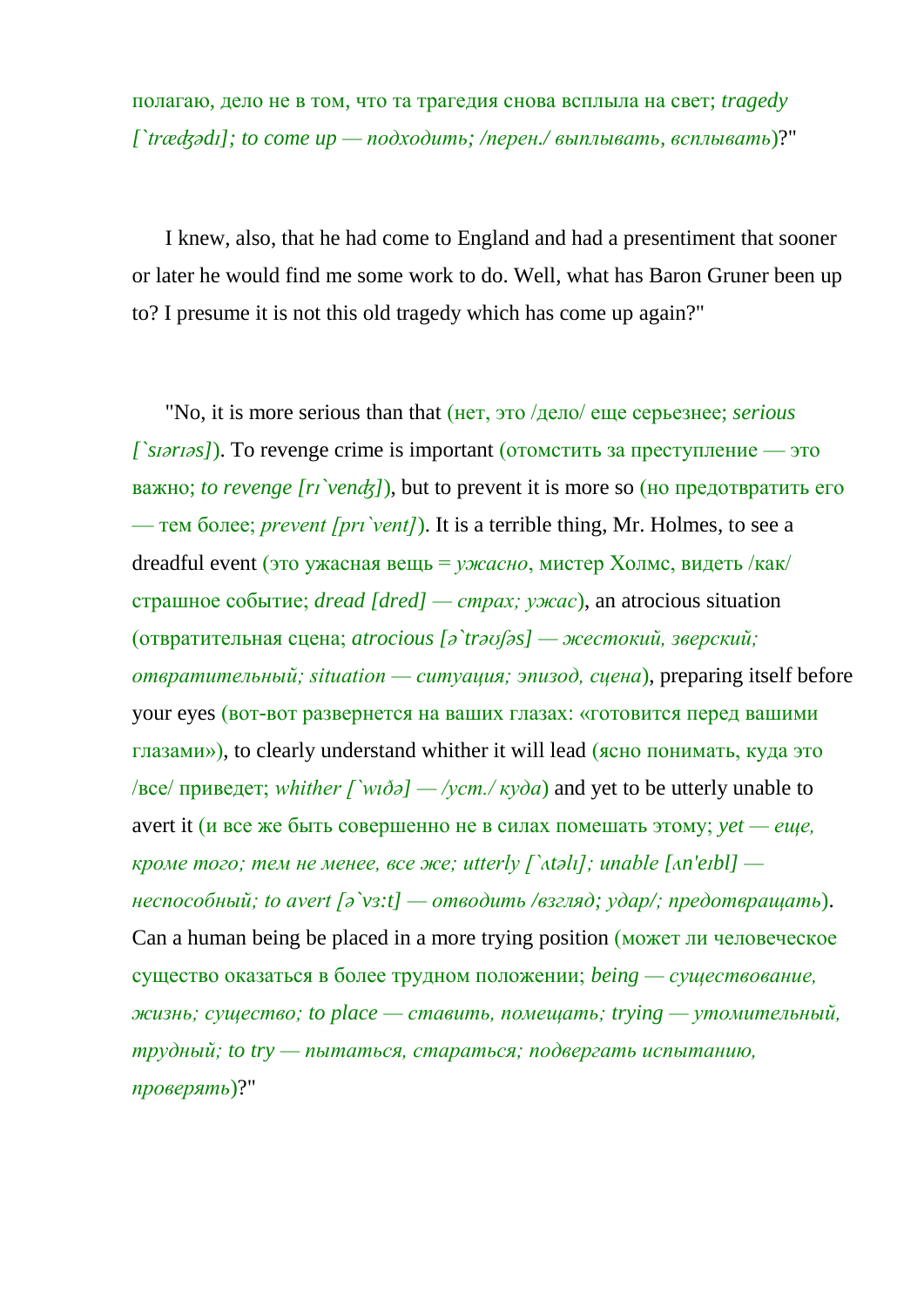"No, it is more serious than that. To revenge crime is important, but to prevent it is more so. It is a terrible thing, Mr. Holmes, to see a dreadful event, an atrocious situation, preparing itself before your eyes, to clearly understand whither it will lead and yet to be utterly unable to avert it. Can a human being be placed in a more trying position?"

"Perhaps not (пожалуй, нет; *perhaps [pə`hæps]*)."

"Then you will sympathize with the client in whose interests I am acting (тогда вы отнесетесь с сочувствием к клиенту, в интересах которого я действую; *to sympathize [`sımpəθaız] — сочувствовать, сострадать*)."

"I did not understand that you were merely an intermediary (я не думал, что вы — только посредник; *to understand — понимать; предполагать, догадываться; merely [`mıəlı]; intermediary [ˏıntə`mi:dıərı]*). Who is the principal (чьи интересы вы представляете; *principal [`prınsıp(ə)l] — главное действующее лицо; непосредственный участник договора*)?"

"Perhaps not."

"Then you will sympathize with the client in whose interests I am acting."

"I did not understand that you were merely an intermediary. Who is the principal?"

"Mr. Holmes, I must beg you not to press that question (мистер Холмс, я вынужден просить вас не требовать ответа на этот вопрос; *to press нажимать, давить; настаивать, требовать /ответа/*). It is important that I should be able to assure him (/крайне/ важно, чтобы я мог заверить этого человека; *to assure [ə`ʃʊə] — обеспечивать, гарантировать; уверять, заверять*) that his honoured name has been in no way dragged into the matter (что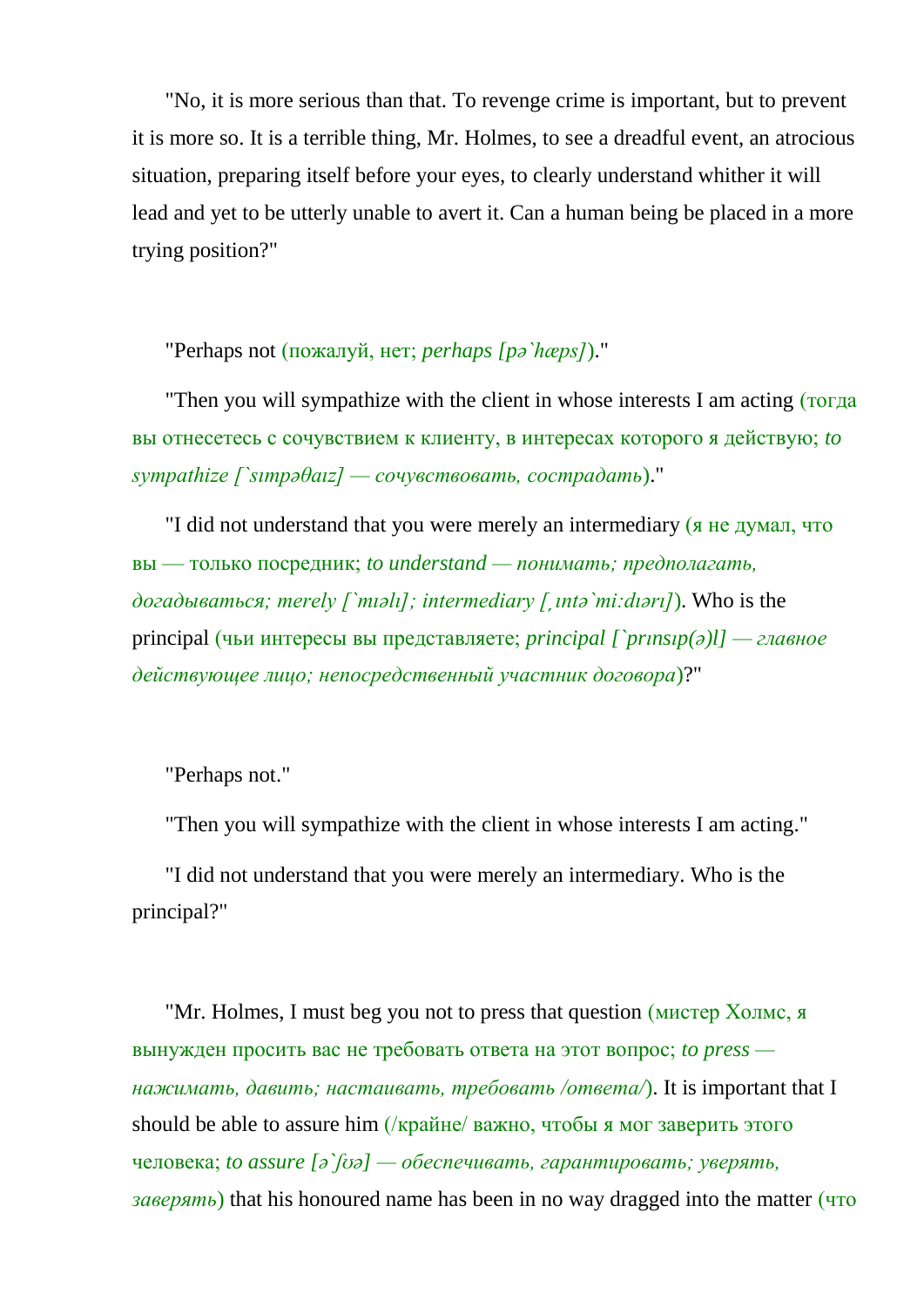его славное имя никоим образом не замешано в этом деле; *honoured [`ɒnəd] — уважаемый, почтенный; славный, благородный; to drag — тащить, волочить*). His motives are, to the last degree, honourable and chivalrous (его мотивы в высшей степени честны и благородны; *motive [`məʊtıv]; last последний; chivalrous [`ʃıv(ə)lrəs] — рыцарский; chevalier [ˏʃevə`lıə] рыцарь; кавалер; шевалье*), but he prefers to remain unknown (но он предпочитает остаться неизвестным = сохранить инкогнито; *prefer [prı`fɜ:]*). I need not say that your fees will be assured (мне нет нужды говорить /вам/, что ваш гонорар гарантирован; *fee [fi:]*) and that you will be given a perfectly free hand (и что у вас будет полная свобода действий: «у вас будут совершенно свободные руки»; *perfect [`pɜ:fıkt] — совершенный, безупречный*). Surely the actual name of your client is immaterial (несомненно, подлинное имя вашего клиента не имеет значения; *actual [`ækʧʊəl]; immaterial [ˏımə`tı(ə)rıəl] невещественный, бестелесный; несущественный, не имеющий значения*)?"

"Mr. Holmes, I must beg you not to press that question. It is important that I should be able to assure him that his honoured name has been in no way dragged into the matter. His motives are, to the last degree, honourable and chivalrous, but he prefers to remain unknown. I need not say that your fees will be assured and that you will be given a perfectly free hand. Surely the actual name of your client is immaterial?"

"I am sorry," said Holmes (мне очень жаль, сказал Холмс). "I am accustomed to have mystery at one end of my cases (я привык к тайнам по одну сторону дела; *accustomed [ə`kʌstəmd] — привычный, обычный; custom [`kʌstəm] — обычай; привычка, обыкновение; mystery [`mıst(ə)rı]; end конец; край, сторона*), but to have it at both ends is too confusing (но когда они по обе стороны: «но иметь их по обе стороны» — это слишком запутано; *to confuse [kən`fju:z] — смущать, приводить в замешательство; смешивать,*